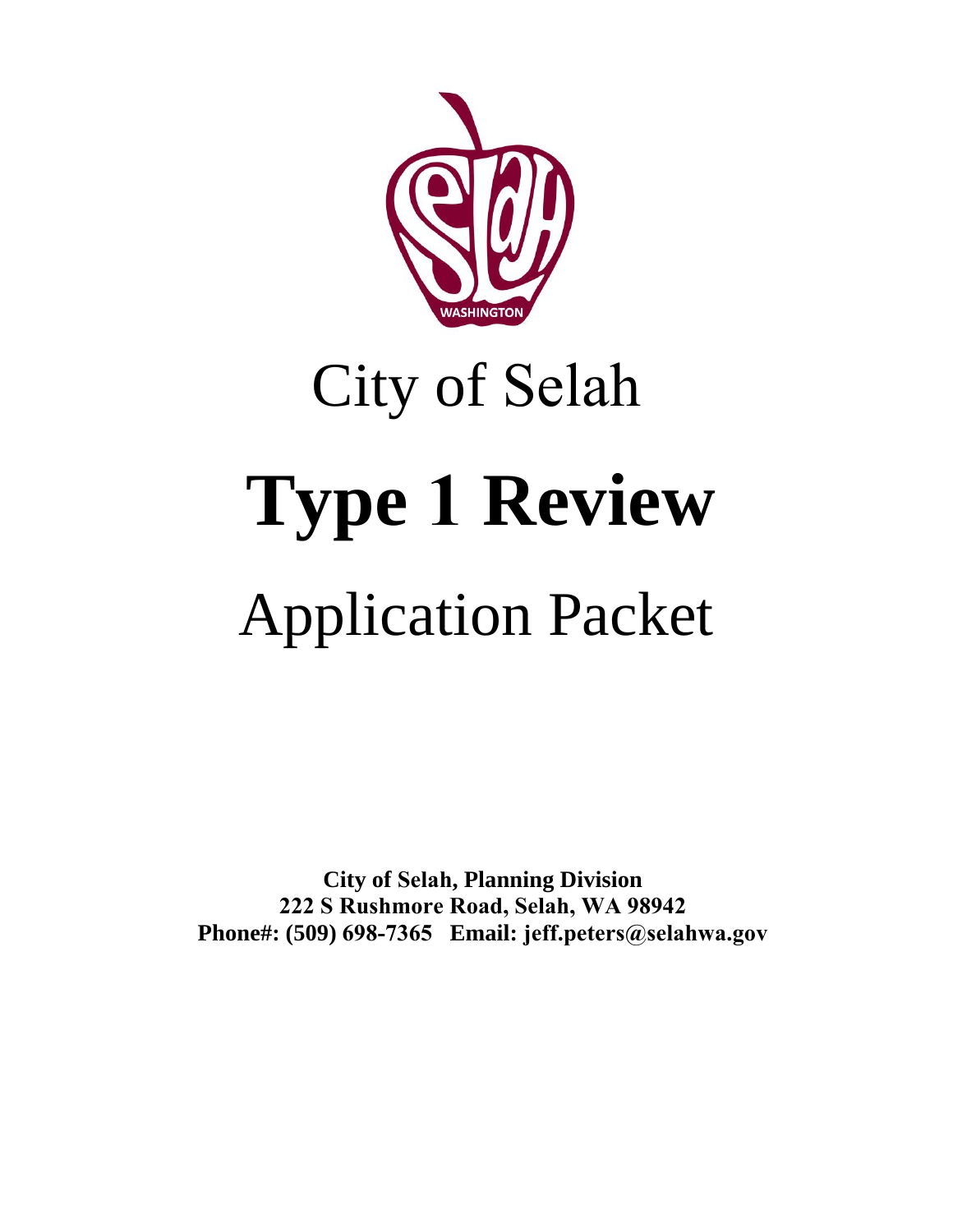## **TYPE (1) LAND USE APPLICATION NO FILING FEE**

**City of Selah Planning Department 222 S Rushmore Road, Selah WA 98942 Phone: (509) 698-7365** 

**Email: jeff.peters@selahwa.gov**

### **INSTRUCTIONS – PLEASE READ FIRST AND ANSWER ALL QUESTIONS COMPLETELY.**

If you have any questions about this form or the application process, please ask to speak with a planner. All necessary attachments and the filing fee are required upon submittal. Filing fees are not refundable. This application consists of four parts. PART I - GENERAL INFORMATION AND PART V – CERTIFICATION are on this page. PART II, III, and IV contain additional information specific to your proposal and MUST be attached to this page to complete the application.

|                                                                                                                                                                                              | PART I - GENERAL INFORMATION |              |                |             |                     |               |  |
|----------------------------------------------------------------------------------------------------------------------------------------------------------------------------------------------|------------------------------|--------------|----------------|-------------|---------------------|---------------|--|
| 1. Applicant's<br>Information:                                                                                                                                                               | Name:                        |              |                |             |                     |               |  |
|                                                                                                                                                                                              | Mailing Address:             |              |                |             |                     |               |  |
|                                                                                                                                                                                              | City:                        |              | St:            | Zip:        | Phone: $ $ (        | $\lambda$     |  |
|                                                                                                                                                                                              | E-Mail:                      |              |                |             |                     |               |  |
| 2. Applicant's Interest<br>in Property:                                                                                                                                                      | Check One:                   | $\Box$ Owner | $\Box$ Agent   | Purchaser   | $\Box$ Other $\Box$ |               |  |
|                                                                                                                                                                                              | Name:                        |              |                |             |                     |               |  |
| 3. Property Owner's<br>Information (If other                                                                                                                                                 | Mailing Address:             |              |                |             |                     |               |  |
| than Applicant):                                                                                                                                                                             | City:                        |              | St:            | Zip:        | Phone:              | $\mathcal{L}$ |  |
|                                                                                                                                                                                              | E-Mail:                      |              |                |             |                     |               |  |
| 4. Subject Property's Assessor's Parcel Number(s):                                                                                                                                           |                              |              |                |             |                     |               |  |
|                                                                                                                                                                                              |                              |              |                |             |                     |               |  |
| 5. Property Address:                                                                                                                                                                         |                              |              |                |             |                     |               |  |
|                                                                                                                                                                                              |                              |              |                |             |                     |               |  |
| 6. Property's Existing Zoning: (Circle all that apply)                                                                                                                                       |                              |              |                |             |                     |               |  |
| <b>LDSF</b><br>$R-1$<br>$R-2$                                                                                                                                                                | $R-3$<br>$B-1$               | $B-2$        | $M-1$<br>$M-2$ |             |                     |               |  |
| 7. Type Of Application: (Check All That Apply)                                                                                                                                               |                              |              |                |             |                     |               |  |
| Type (1) Review<br>Administrative Adjustment<br>Other:<br><b>Transportation Concurrency</b><br>State Environmental Policy Act Review (SEPA)<br>П<br>Other:                                   |                              |              |                |             |                     |               |  |
| 8. PART II - LAND USE DESIGNATION (See attached page)<br>PART III - NARRATIVE - PROPOSED PROJECT DESCRIPTION (See attached page)<br><b>PART IV - SITE PLAN CHECKLIST</b> (See attached page) |                              |              |                |             |                     |               |  |
| <b>PART V - CERTIFICATION</b>                                                                                                                                                                |                              |              |                |             |                     |               |  |
| 9. I certify that the information on this application and the required attachments are true and correct to the best of my knowledge.                                                         |                              |              |                |             |                     |               |  |
|                                                                                                                                                                                              |                              |              |                |             |                     |               |  |
|                                                                                                                                                                                              |                              |              |                |             |                     |               |  |
| <b>Property Owner's Signature</b>                                                                                                                                                            |                              |              |                | <b>Date</b> |                     |               |  |
|                                                                                                                                                                                              |                              |              |                |             |                     |               |  |
| <b>Applicant's Signature</b>                                                                                                                                                                 |                              |              |                | <b>Date</b> |                     |               |  |
|                                                                                                                                                                                              |                              |              |                |             |                     |               |  |
|                                                                                                                                                                                              |                              |              |                |             |                     |               |  |
|                                                                                                                                                                                              |                              |              |                |             |                     |               |  |
|                                                                                                                                                                                              |                              |              |                |             |                     |               |  |
|                                                                                                                                                                                              |                              |              |                |             |                     |               |  |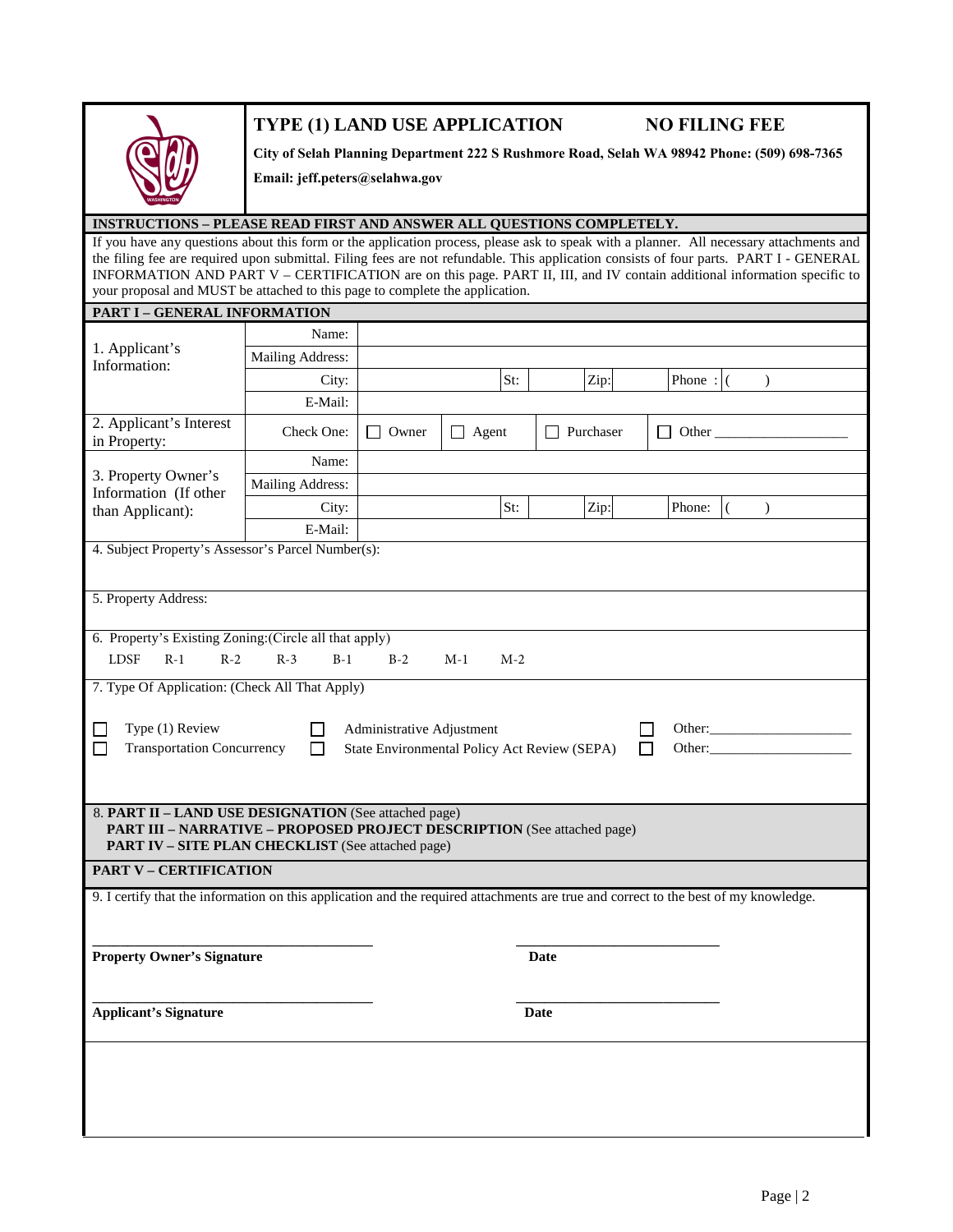**Supplemental Application For:**



## **TYPE (1) REVIEW**

## **PART II – DESCRIPTION OF EXISTING AND PROPOSED LAND USE**

Applications which do not qualify as redevelopment are: Uses where the proposed use is located in an existing commercial center or business, general zone parking exempt area, uses which do not generate additional traffic, parking, or modify an existing parking lot driveway or circulation plan; and are exempt from environmental review. Applications, which constitute redevelopment and require Type 1 review are not exempt from the requirements of providing dedication of right-of-way, frontage improvements such as curb, gutter, and sidewalks, or installation of public utilities in accordance with SMC 10.06.050 (2).

1.Proposed land use as defined by SMC § 10.28.020, Table 10.28 A:

2.Previous land use as defined by SMC § 10.28.020, Table 10.28 A:

| 3. If the previous and proposed land uses are the same, has the previous land use been out of business for over 18 months?<br>$\Box$ Yes $\Box$ No $\Box$ N/A                                                                            |
|------------------------------------------------------------------------------------------------------------------------------------------------------------------------------------------------------------------------------------------|
| Applications for Type (1) Reviews where there is no change of land use as identified above are permitted outright (not<br>requiring Type (1) Review and are authorized to apply directly for a business license and/or building permit). |
| 4. Is the proposed land use located in an existing commercial center with three or more tenant spaces?                                                                                                                                   |

| 5. Is the subject property located in the city of Selah Business, General (B-2) district parking exempt area?<br>$\Box$ Yes $\Box$ No |  |
|---------------------------------------------------------------------------------------------------------------------------------------|--|
|                                                                                                                                       |  |

| 6. Does the subject property have curb, gutter, and sidewalk installed along all abutting streets?                                                                                                                         |                      |
|----------------------------------------------------------------------------------------------------------------------------------------------------------------------------------------------------------------------------|----------------------|
|                                                                                                                                                                                                                            | $\Box$ Yes $\Box$ No |
| 7. Does the proposed land use involve construction of new commercial buildings, street improvements (curb, gutter,<br>sidewalks, streetlights, or driveway approaches), or renovation of an existing building or property? |                      |
|                                                                                                                                                                                                                            | $\Box$ Yes $\Box$ No |
| 8. Does the proposed use require the construction of additional parking stalls in accordance with SMC § 10.34.020 and<br>Table 34-1 parking spaces required or modification of the subject development's parking lot?      |                      |
|                                                                                                                                                                                                                            | $\Box$ Yes $\Box$ No |
| 0. Will the numerously use development concursts additional vehicle twins here and that of the numious yes development on                                                                                                  |                      |

| 9. Will the proposed use/development generate additional vehicle trips beyond that of the previous use/development or<br>more than 10 p.m. peak hour trips requiring transportation concurrency review under SMC 10.08.190? |
|-----------------------------------------------------------------------------------------------------------------------------------------------------------------------------------------------------------------------------|
| $\vert$ Yes $\vert$ No                                                                                                                                                                                                      |
| 10. If the proposed use generates more than 10 p.m. peak hour trips, has a transportation concurrency application been<br>submitted with this application?                                                                  |
| $\Box$ Yes $\Box$ No $\Box$ N/A                                                                                                                                                                                             |
| 11. Does the subject development require State Environmental Policy Act (SEPA) review as required by SMC $\S$ Ch.                                                                                                           |
| 11.40 and WAC 197.11?                                                                                                                                                                                                       |

 $\Box$  Yes  $\Box$  No

 $\Box$  Yes  $\Box$  No